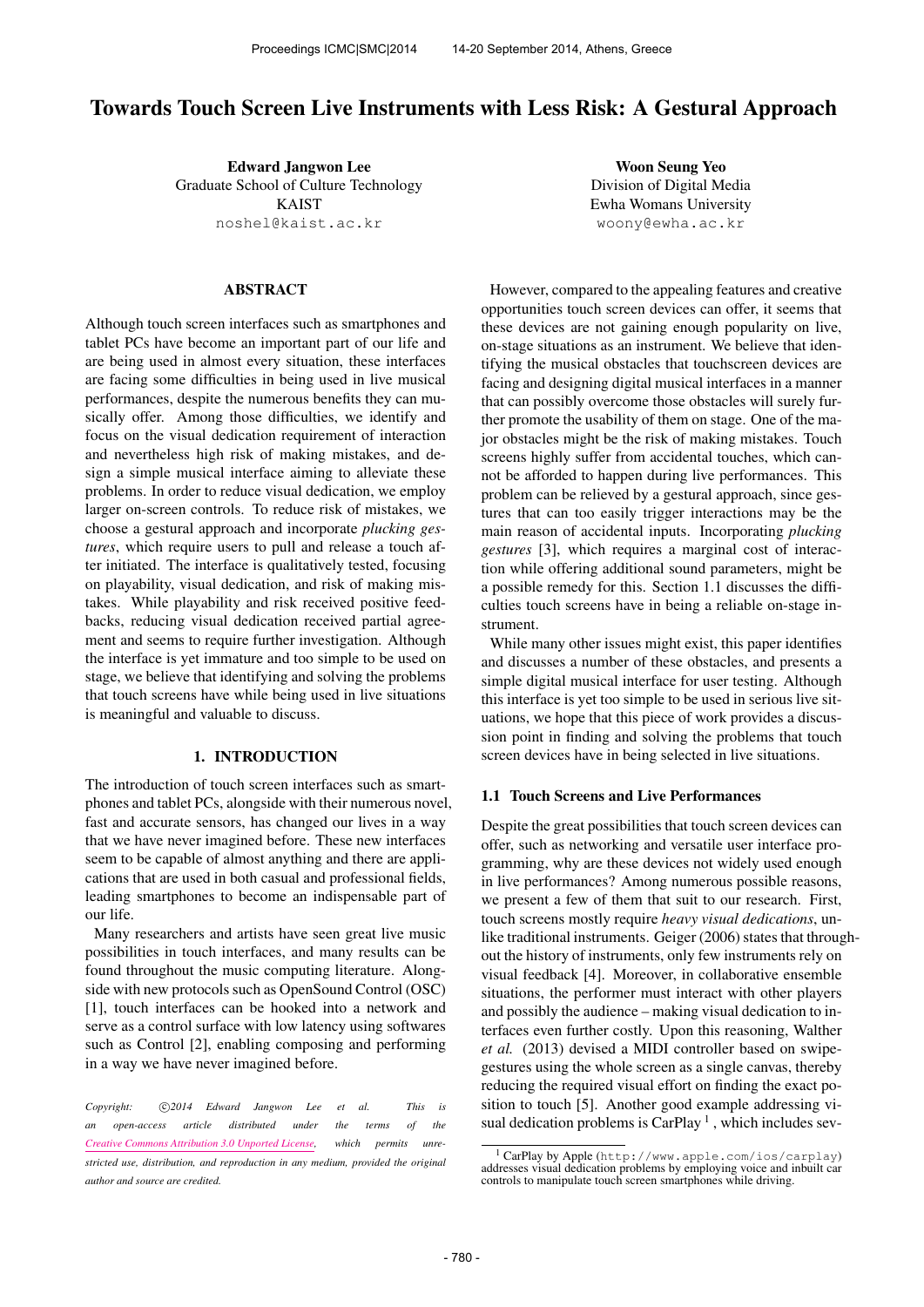eral ideas in enabling touch screen manipulation during driving.

Another reason is the *risk of making mistakes*. Due to the nature of activation upon touch, only a slightest contact with the screen might trigger undesired audio feedback. In live performances, such risk might be intolerable. Pirhonen *et al.* (2002) noticed this slight tapping problem while user testing with mobile devices while moving around and proposed setting a specific threshold of touch movement before accepting the tap as a valid input [6].

Finally, interactions between player and touch screens are *not revealing* enough to be interesting on stage. Traditional instruments, which require physical force to generate sound, present a clear link between playing gestures and sound. Therefore, a popular design method in digital musical interfaces is to make both manipulations (inputs) and effects (outputs) as visible as possible [7]. However, touch screens do not provide such links, and the required gestures to generate sound are usually physically small. Additionally, their requirement of the player to visually concentrate on the screen and risks of making mistakes even further decrease the player's movement.

In this paper, we propose an alleviation of these problems by incorporating *plucking gestures* into touch screen based musical instruments. An in-depth discussion of plucking gestures addressing these problems is to be presented in section 2.

## 1.2 Plucking Gestures



Figure 1. Threefold process of plucking gestures and plucking buttons.

*Plucking* is a touch screen input gesture that resembles the plucking of guitar strings [3]. Plucking on strings is a threefold process: a) hold a string with finger, b) apply force on string by moving finger, and c) release string to generate sound. We adopt this gesture on touch screens as follows: a) start touch in a UI control, b) move touch, and c) release touch to trigger interaction feedback. Touch move distance less than a specific threshold or moving back into the control cancels the interaction. Figure 1 illustrates how plucking gestures work on touch screens.

Although plucking gestures are somewhat complex compared to ordinary tapping, several advantages exist to compensate the increased cost of interaction. First, plucking gestures enable onscreen buttons to be touched without triggering outcome. Many keyed or stringed instruments allow the player to place their hands (or picks, bows, and so on) on the keys or strings without producing any sound. Plucking gestures can implement this feature on touch screens by requiring users to move the touch out of the target control before activating it. This also helps in reducing visual dedication, as placing hands on controls can offer more comfort in remembering the positions of controls than not touching the device.

Second, the risk of making mistakes is reduced. Plucking gestures require a fair amount of touch movement to trigger interaction and during a touch, users may head back to the control in order to cancel the touch. Finally, additional sound parameters can be mapped, especially using touch move data. Additional sound parameters imply added expressiveness, which is a definite desire to all artists.

In terms of usability, a quantitative user test based on sensorimotor synchronization (SMS) research methods [8, 9] reports that plucking gestures can be easily trained to efficiently execute and do not show significant difference in rhythmic accuracy compared to ordinary tapping [3].

## 1.3 Related Work

In addition to the works presented in Section 1.1 [4, 5], Wang (2009) has released the well-known iPhone Ocarina [10]. The iPhone Ocarina is a good example of resolving the problem what we are dealing with (discussed in 1.1), as musical output is triggered by breath rather than touch (reducing accidental touch), and forcing players to bring their iPhones up to their mouth offers a very appropriate link between gesture and sound (revealing interactions). Another work by Wang is the Magic Fiddle [11]. This instrument also requires players to hold their iPad as a fiddle, and provides a single button pushed by the right hand for sound generation. Pitch is controlled by the left hand, by placing fingers on a selection of three strings.

The test interface we present in this research extends the work of those described above, especially those of Wang, in a sense that pitch can be controlled without triggering sound, and sound is generated by a single control: plucking gestures on a plucking button.

The remainder of this paper is constructed as follows. The design and implementation of the new interface is described in Section 2, followed by a simple evaluation in Section 3. Conclusions and discussions are presented in Section 4.

## 2. TEST INTERFACE DESIGN AND IMPLEMENTATION

Throughout this section, we first discuss possible remedies to the prevailing problems that prevent touch screens being used in live performances, and present a simple interface which is built upon this reasoning. Although the presented interface is not yet intended to be used on stage, we believe that it is a meaningful approach in mitigating the weak points of touch screen interfaces.

## 2.1 Resolving Problems of Touch Screens in Live Performances Through Design

In 1.1, we have described three obstacles that prevent touch screen interfaces from appearing in live situations: a) vi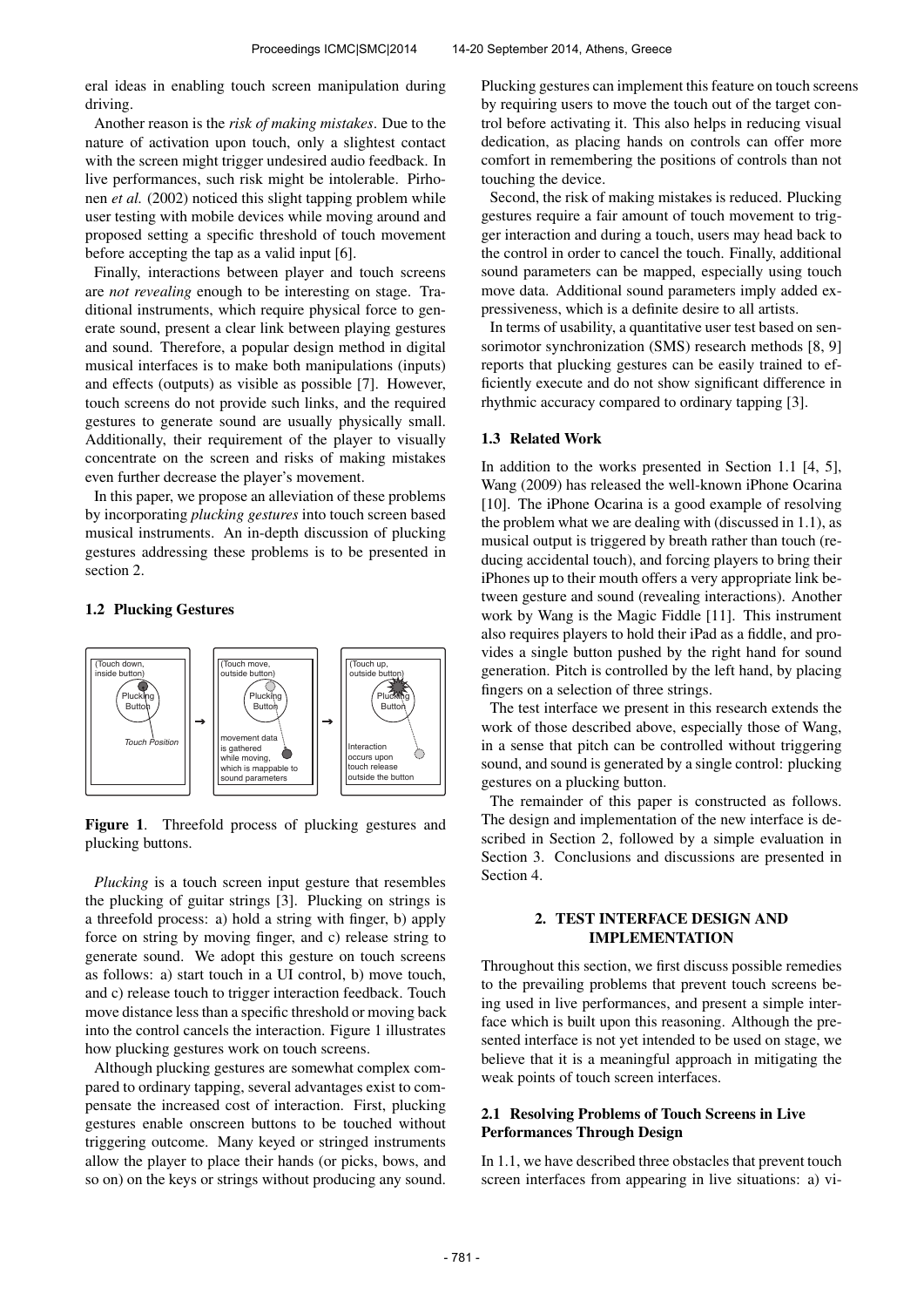sual dedication, b) risk of making mistakes, and c) nonrevealing interaction. For visual dedication, we design an interface that has large controls enough to be manipulated without seeing them, and with a simple layout that does not require excessive hand movement – simple enough to keep the player's wrist to be in a fixed position. As touch screens do not have any tactile cues of hand position/orientation, restricting wrist movement can help players to play without seeing the controls (blind playing).

Risk of making mistakes can be reduced by plucking gestures. The slightly increased complexity of the gesture enables the interface to ignore accidental touches; touches that start and end in the same button does not trigger any interaction. Additionally, canceling attacks are also available, by moving a touch back into the button where it started. This is opposite to other types of soft buttons, as most UI buttons can be cancelled by dragging the touch or cursor out of the button. While this feature is inconsistent with conventional string instruments, we believe that this can ensure extra safety while playing live. Moreover, most touch screen buttons allow canceling by ending the touch outside of the button after pressing it.

Adopting pitch control mechanisms of some traditional instruments can also help reducing the risk of making mistakes. Guitars have a fretboard that controls pitch, and players place their fingers on the board before deciding whether to pluck the strings or not. This twofold process of note playing can offer additional safety from playing unintended notes.

Given the nature of relatively small devices, it is difficult to design interactions on touch screens that are revealing enough to be easily noticed by the audience. However, as most traditional instruments are revealing in a sense that physical forces applied on the instrument can be seen, plucking gestures can offer a clue of accumulating force on a button.

Based on the reasonings above, a simple interface is designed, with an intention of adopting several gestural aspects of the guitar.



Figure 2. Interface Design.

#### 2.2 Guitar Inspiration in Design and Mapping

The interface design is inspired by traditional guitars in two ways: the left hand determines the pitch of notes to be played by changing fingering positions, and the right hand plucks on the screen as if plucking guitar strings. On the left side of the screen, eight buttons are implemented in two lines and controls pitch by four fingers on the left hand (index to pinky). This layout also has a guitar metaphor, with two strings and four frets. On the right, one gray button is placed for plucking gestures, using right hand fingers.

Characteristics that differ from traditional guitars also exist, other than not having real strings and frets. While frets closer to the sound hole should normally produce higher pitch, this interface has an opposite fingering-pitch mapping: buttons on the left are mapped to higher pitches. This decision has been made to enable players lay down the interface, rather than holding it up as a real guitar or violin: holding up the interface causes the device to move and results in higher visual dedication.

The eight buttons on the left are each mapped to a note in the C major scale (C4 to C5). This also differs from real guitars, as guitar frets always have a half-note interval. These buttons, including the plucking button on the right, are rendered as an oversized circle, to further reduce visual dedication and risk of making mistakes.

In order to further relieve accidental inputs while emphasizing guitar fingering metaphors, higher note buttons (frets) in the same row have higher priority; pressing C4 (1- 1, rightmost upper row) and F4 (1-4, leftmost upper row) simultaneously produces F4, rather than C4. This enables the interface to be more friendly to guitar players.

Sound synthesis is done by  $Stk$ ::Mandolin, which is a plucked instrument simulation of the mandolin included as an example in STK. Currently, we have implemented this interface as a monophonic instrument, in order to minimalize the complexity of playing. Therefore, pressing two different buttons on different lines only produce one note, rather than a chord.

For plucking gestures, sound is generated when a touch started inside the plucking button ends outside of its borders. The distance between the plucking button's border and the touch's end position is mapped to gain level, from 0.0 to 1.0. Pulling a touch further achieves higher gain. As pulling a touch slightly out of the button would generate a very soft sound, this type of gain mapping may also act as a feature to reduce mistakes.

The interface is implemented on Apple's iPad, using Co- $\cos 2D/B \propto 2D^2$  and the Momu ToolKit [12] with STK [13]. Figure 2 illustrates the design of our proposed interface, and Figure 3 is how the interface looks on an iPad.

## 3. EVALUATION

As the proposed interface has strong gestural links to guitars, and the purpose of it is to assess the usability of plucking gestures in live situations, the implemented interface has been presented to and assessed by eight experienced

<sup>2</sup> <http://www.cocos2d-iphone.org>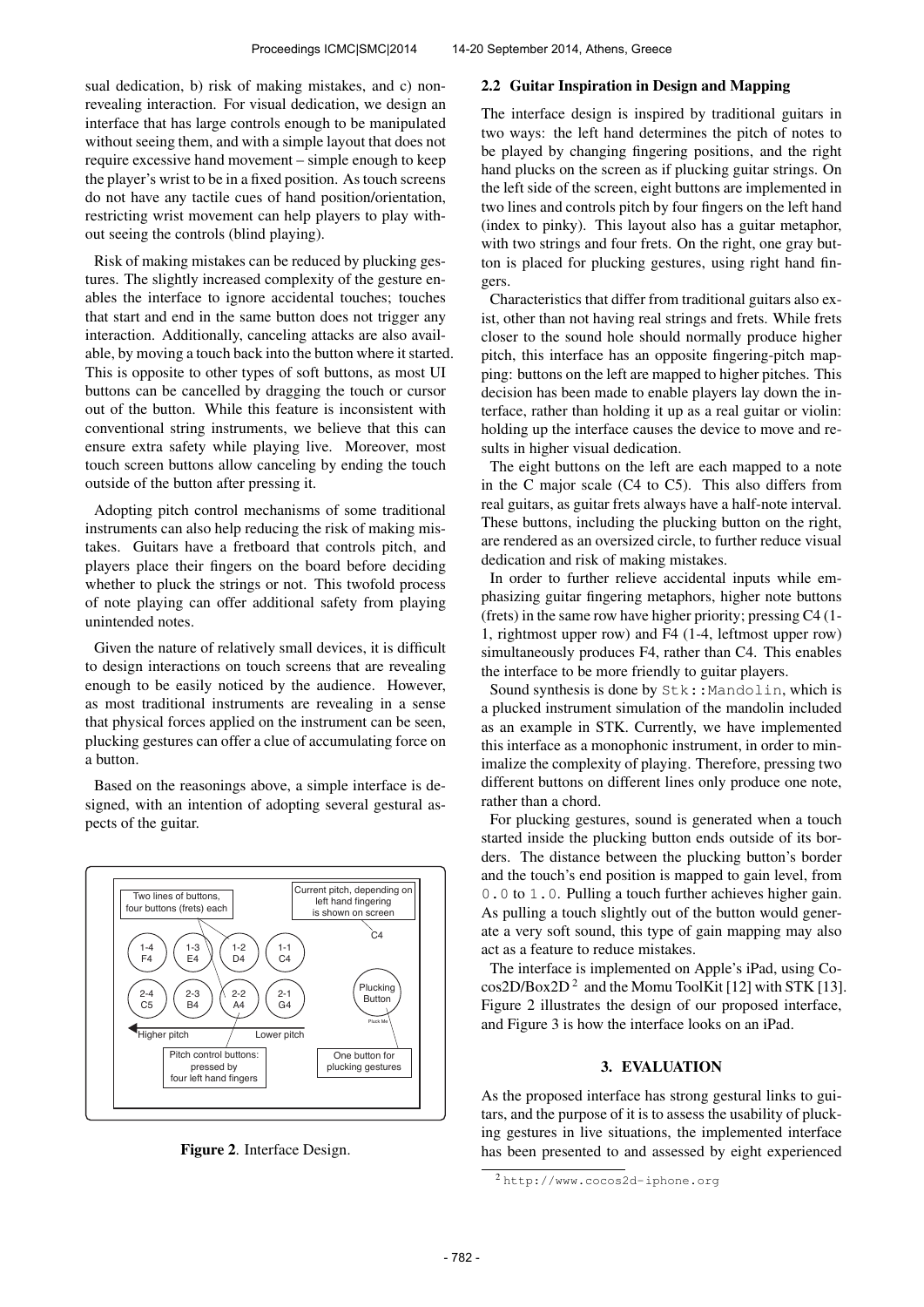

Figure 3. Plucking in action.

guitarists, including three professionals. Test participants were given the interface and after a brief moment of exploration, we have provided explanations of what our goals were, as well as how plucking buttons worked. Afterwards, another session of free playing was given and finally, there were asked to play a simple song.

For the eight lefthand buttons (pitch control), test participants easily understood the mappings, as the note to be played is displayed on the screen according to the fingerings. However, executing plucking gestures with the right hand and producing sound required more time. Nevertheless, all users were able to produce sound, as the plucking button provided visual feedback by drawing a small ball under the finger when touched and followed the finger while the touch moved. This simple visual feedback caused the test participants to pull the touch out of the button and release – which resulted in sound generation. After receiving explanation on the pitch mapping structure and plucking gestures, all participants were able to play "Twinkle, Twinkle, Little Star", upon our request.

After the test session, a simple free talk discussion was held regarding the problems mentioned in section 1.1, including the following questions: a) "Would this be playable without constantly looking at the screen?", b) "Do you expect plucking gestures to reduce the risk of making mistakes?" and c) "Did you feel added expressiveness from plucking gestures, compared to conventional buttons?".

While most of the participants agreed in the lowered rate of making mistakes ("I can lay my finger on the plucking button without producing sound") and additional expressiveness ("It's good to have gain control on one button"), precious feedback on visual dedication was provided. If the device is place immobile and the player's hand is in a fixed position, playing the instrument without looking is possible. However, in live situations, being in a fixed position is not possible – although large buttons clearly reduce visual dedication costs, additional feedback on whether buttons are pressed or not should be provided, such as device vibrations. This has set us a new goal of finding a way to further reduce visual dedications on touch screen based digital musical interfaces.

During free playing sessions, some participants showed interest in the multi-touch capabilities of plucking buttons, and developed additional gestures were not intended by the designers. First, plucking was done with not only one finger, but multiple fingers to execute faster attacks. This is similar to those of electric bass guitar players, who mostly play by using two fingers taking turns. Second, some players initiated several touches with multiple fingers at once and thereafter decided not to release touches until they intended, stacking up a 'pile of attacks' ready to be played upon touch end of each finger. Another interesting gesture was to swipe the plucking button rapidly with two or three fingers to achieve even more speed<sup>3</sup>.

Some users claimed that the left-hand mapping is not intuitive enough, having higher pitch on the left and lower on the right. However, after receiving explanations on the guitar metaphor, the experienced guitarists agreed that their fingerings were more comfortable than the opposite case. Also, some users, especially with long fingernails, found the button very difficult to pluck as they would on real instruments. This problem was mitigated by laying their fingers sideways, touching the screen with the side of their fingers.

Through a simple user test, the presented interface has been shown to a) reduce risks of making mistakes, b) add additional expressiveness compared to conventional touch screen buttons and c) slightly reduce the level of visual dedication. Additionally, the multitouchable nature of plucking buttons and plucking gestures offer a certain level of explorability, allowing new gestures to be developed and used.

#### 4. CONCLUSIONS AND DISCUSSIONS

In this research, a problem-solving type of design approach has been used, by first setting up a problem, "What risks do touch screen devices face on stage?", and seeking possible answers. Searching answers has become the design process itself. Especially, the question "Why do players accidentally touch the screen and make mistakes?" led to solving a gestural problem, resulting in incorporating plucking gestures. In addition to plucking gestures, we believe that a slight twist in conventional touch screen gestures can help touch screens be even more reliable on live stages as an instrument, by mitigating the weak points that touch screen interfaces have by nature. Additionally, user tests suggest that new gestures can offer a chance of explorability, which further enhances expressiveness and creativity with new instruments.

While three obstacles that touch screen musical interfaces should overcome in order to become a fully reliable instrument (visual dedication, risk of making mistakes, and unrevealing interaction) have been presented in this research, there must be more problems that remain unidentified by researchers: problems that we already feel while using, but not properly stated. Further research will include identifying additional problems, and applying those proposed solutions on instrument implementations. Additionally, we are

<sup>3</sup> These additional gestures can be viewed at [http://aimlab.](http://aimlab.kaist.ac.kr/~noshel/plucking2/) [kaist.ac.kr/˜noshel/plucking2/](http://aimlab.kaist.ac.kr/~noshel/plucking2/)